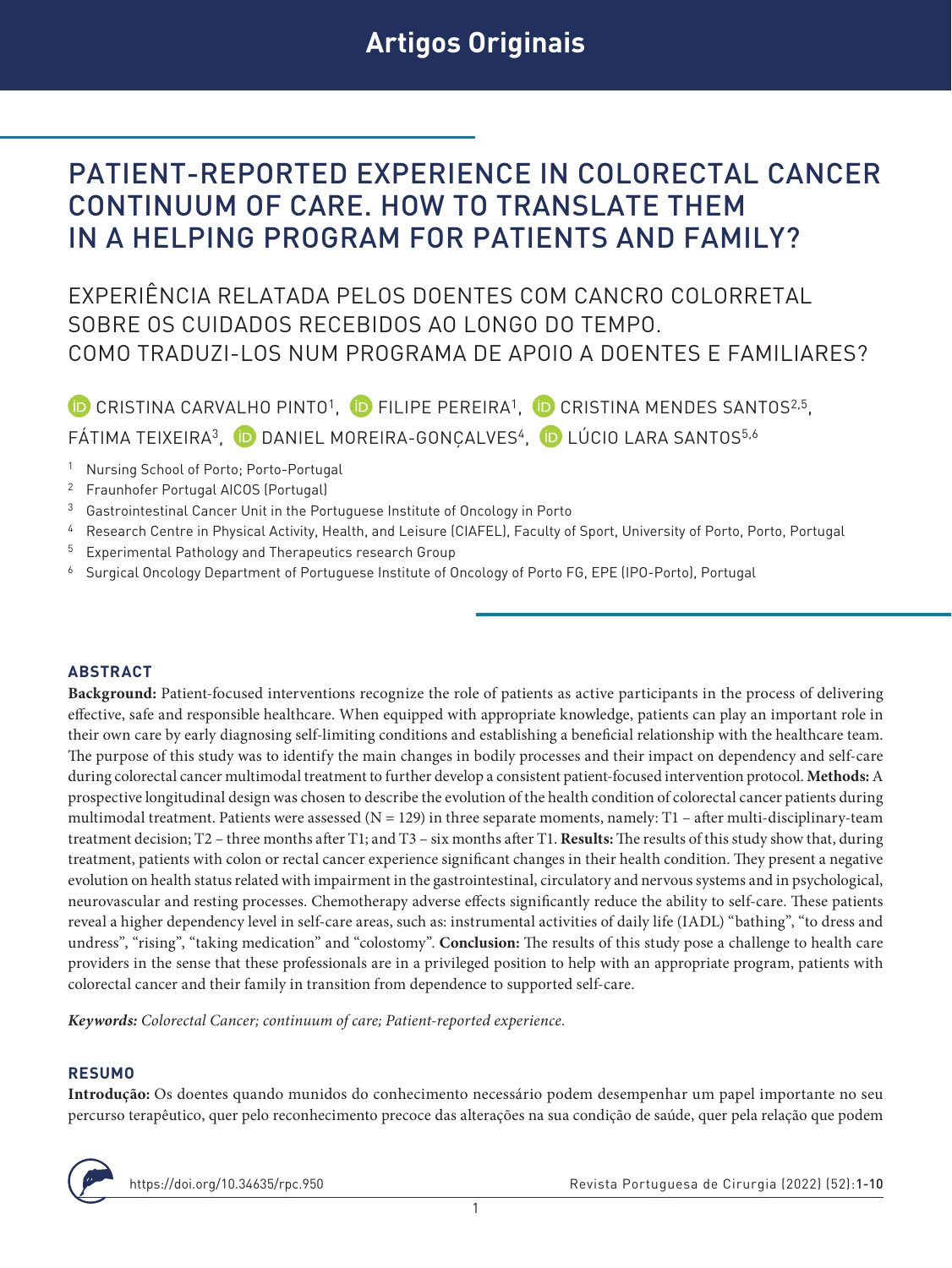estabelecer com os profissionais de saúde. Assim, a prescrição de intervenções focadas no doente e nas suas necessidades individuais torna-os mais participativos no processo de prestação de cuidados, tornando-os mais eficazes e seguros. O objetivo deste estudo foi identificar as principais alterações nos processos corporais e o seu impacto na dependência para o autocuidado durante o tratamento do cancro coloretal para desenvolver um protocolo de intervenção consistente com foco no doente. **Métodos:** Estudo prospetivo longitudinal. Os doentes foram avaliados (N = 129) em três momentos distintos, a saber: T1 – após decisão do tratamento da equipe multidisciplinar; T2 – três meses após T1; e T3 – seis meses após T1. **Resultados:** Os resultados deste estudo mostram que, durante o tratamento, os doentes com cancro do cólon ou reto experienciam mudanças significativas no seu estado de saúde. Apresentam uma evolução negativa da condição de saúde de saúde relacionada com compromissos nos sistemas gastrointestinal, circulatório, nervosa, nos processos psicológicos, neurovasculares e regulador. Os efeitos adversos da quimioterapia reduzem significativamente a capacidade para o autocuidado. Esses doentes revelam maior grau de dependência nas áreas de autocuidado, tais como: atividades instrumentais de vida diária (AIVD) "tomar banho", "vestir-se e despir-se", "levantar-se", "tomar medicamentos" e "colostomia". **Conclusões:** Os resultados deste estudo representam um desafio para os profissionais de saúde no sentido de que esses profissionais estão numa posição privilegiada para ajudar com um programa de intervenção, adequado aos doentes com cancro coloretal e sua família na transição da dependência para o autocuidado com suporte.

*Palavras chave: Cancro Coloretal; Cuidados ao longo do tempo, experiencia relatada pelos doentes.*

# **BACKGROUND**

Cancer is a chronic disease that represents a serious risk to individuals' health and is responsible for disability.<sup>1</sup> The colorectal cancer (CRC) is the second most deadly cancer worldwide, with about 881,000 deaths estimated for 20181. In 2008, 1459 new cases of colorectal cancer (Age-standardised rate using the European Standard Population was 59·2 / 100 000) were diagnosed in Northern Portugal, and this number is estimated to rise in the following years.2,3 Geographical patterns of the incidence and mortality of colorectal cancer in mainland Portugal municipalities (2007-2011).<sup>4</sup>

Colorectal cancer patient's health status is influenced by multimodal treatment during continuum of care, which may include surgery, chemotherapy, and radiation. Therefore, it is accepted that the level of dependence for selfcare may change along the therapeutic course as the disease and treatments impose their burden. For instance, patients undergoing chemotherapy combined with radiation therapy, have a higher incidence of symptoms, which is reflected by their lower functional capacity and care needs.<sup>5</sup> Bodily impairment (bodily process) during treatment includes: skin alterations, sleep patterns changes, taste and swallowing deterioration, weight loss, diarrhoea, constipation, nausea and vomiting, pain and ostomy-related disorders.<sup>5-11</sup> These changes hinder patient's ability to perform activities of daily living and negatively impact their quality of life.<sup>6</sup> Patients' perceptions of their health and experiences are key to providing excellent patient-centred care.<sup>12</sup>

Currently, person-centred care approach is gaining strength, because it recognizes the patient as an active participant on its own process of healthcare.13 The participation of patients in the care process is extremely important because they provide the information that is the basis for better recognition of health problems and needs over time, and facilitate appropriate care for those needs in the context of other needs.13,14

Patients can play a key role in their own care by early diagnosing self-limiting conditions if they have the appropriate knowledge and establish beneficial relationships with the healthcare team and other caregivers, such as their family.<sup>10</sup> Thus, it is important to know how the health condition of the patient with colorectal cancer evolves during

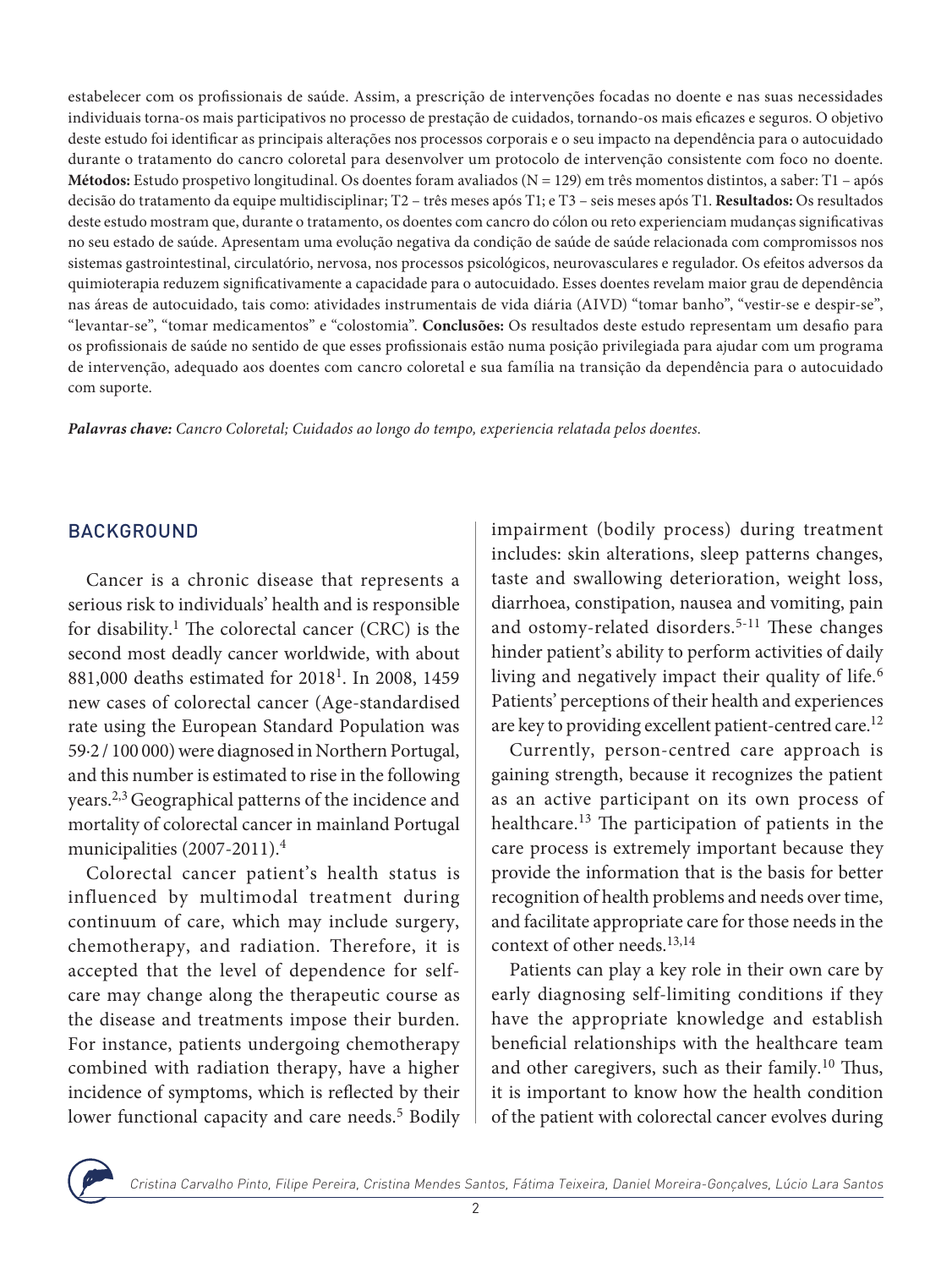the therapeutic course in order to early intervene mitigating its deterioration.

The aim of this study was to identify the main changes in bodily processes and their impact on dependency and self-care during colorectal cancer multimodal treatment to further develop a consistent person-focused intervention protocol.

# **METHODS**

A prospective longitudinal clinical study was chosen to describe the evolution of the health condition of colorectal cancer patients undergoing multimodal treatment (September 2011 to December 2018. The study was conducted at the Gastrointestinal (GI) Unit at the Portuguese Institute of Oncology in Porto, Portugal after its ethical committee approval. The inclusion criteria were a) patients with colorectal cancer; b) older than 18 years of age and c) willing to participate. Patients with liver or lung metastases were excluded from the study because they are submitted to multiple and different treatment approaches (chemotherapy, radiation, surgery).

All eligible patients were invited to take part in this study and to sign an informed consent form before answering the questionnaire. Patientreported experience measures (PREMs) are questionnaires measuring the patients' perceptions of their experience whilst receiving care. Following this principle, patients completed the questionnaire while waiting for their appointment in the clinic, after being briefed by a research team member.

The questionnaire was developed by the Nursing School of Porto entitled "Families that integrate dependents in self-care" was selected as an outcome measure. This questionnaire is divided in two parts: part one includes socio-demographic variables and part two is composed by different subscales assessing the health status in patients with colorectal cancer that list the presence or absence of a variety of symptoms. Moreover, each subscale considers the

level of dependence/self-care regarding: "bathing", "dressing or undressing", "hygiene", "toileting"; "mobility", "feeding", "turning", "transferring"; "lifting" "ostomy", "taking medication" and "instrumentals activities of daily living" (IADL). These items are scored using a 4-point Likert scale ranging from totally dependent (score 1); dependent need help from another person (score 2); requires equipment (score 3); to completely independent  $(score 4)$ .

All patients were assessed in three different time points of the colorectal cancer continuum of care: T1 – after multidisciplinary treatment decision; T2 – three months after T1 (which generally includes neoadjuvant therapy and surgery in cases of rectal cancer; surgery in colon cancer cases; the beginning of the adjuvant treatment and patients in palliative treatment); and T3 – six months after T1 (which generally includes patients in adjuvant or palliative treatment). The evaluation of patients at T1 was performed after the multidisciplinary treatment decision meeting and after the subsequent nursing appointment. At T2, the assessment was performed after the nursing appointment or related medical oncology or surgery postoperative appointments. At T3, patients were evaluated after the nursing or medical oncology clinical appointments (Figure 1).

The SPSS (Statistical Package for Social Sciences) for Windows v. 21·0 was used to analyze the data. Descriptive statistics (mean, standard deviation, absolute frequencies, and percentages) were used, as well as chi-square paired samples, Pearson and Spearman correlation tests. The results were considered statistically significant for p< 0·05.

# RESULTS

# **Overall characterization of the sample**

From a total of 136 patients initially recruited, 4 patients were lost from T1 to T2 because they

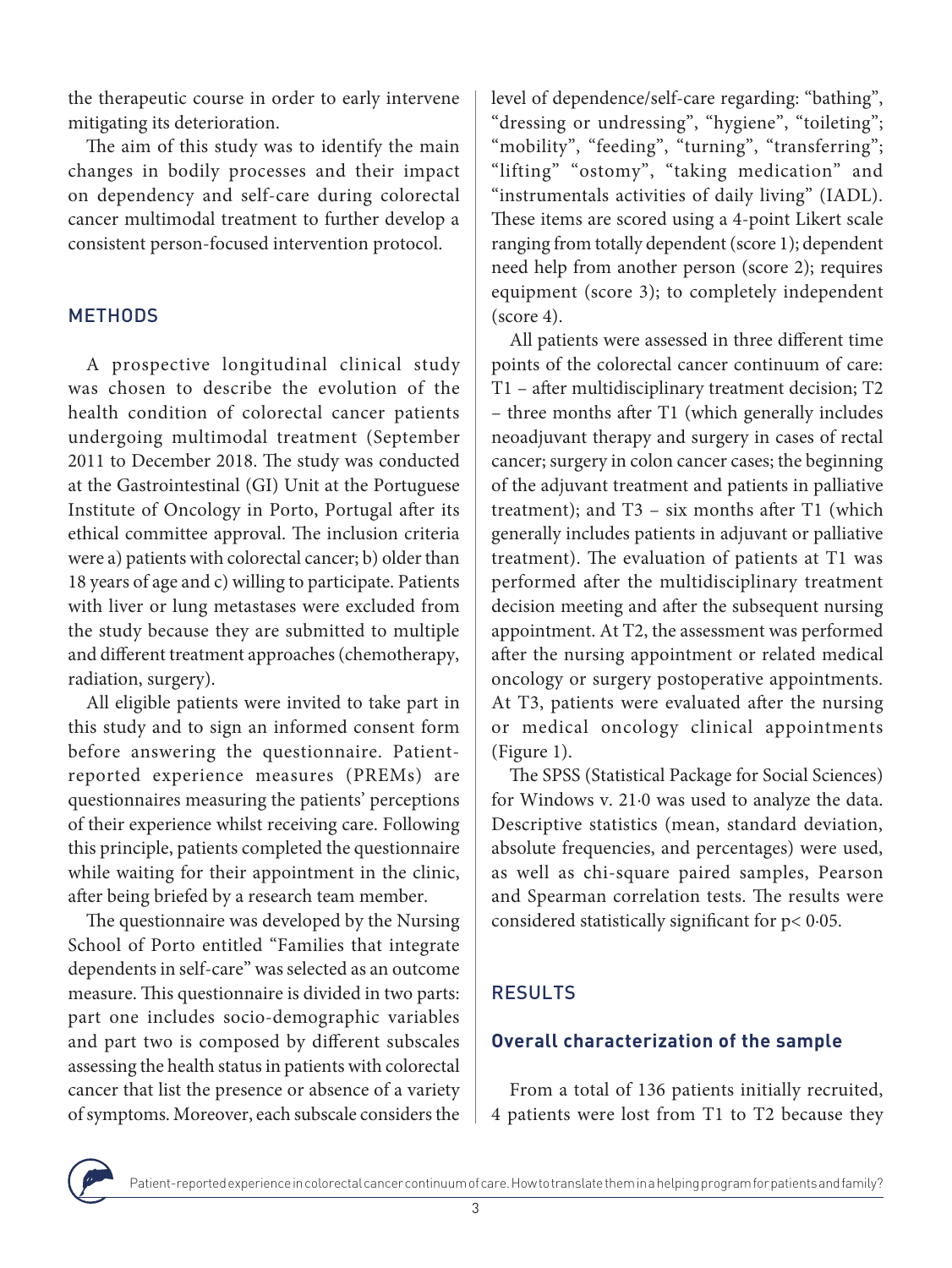

Figure 1 – **Flow diagram**

were transferred to other health facilities. Three patients died from T2 to T3. The patients who died were elderly patients, with other comorbidities and, therefore, with an already extremely poor health condition, in which the cancer disease was one of the conditions presented. We were able to assess 129 patients in the tree moments (T1, T2 and T3). Our sample included 75 males (58·1%) and 54 (41·9%) females. The mean age was  $66·16$  years  $(SD = 11·21;$ range = 39-87). Most patients were married  $(N=103;$ 79·8% of the total), 10·9% (N=14) were widowed and 72·4% (N=94) were retired. Only 58·9% (N= 76) completed primary education and 18 (14·0%) never attended school. Regarding the location of cancer, 70 patients (54·3%) had rectal cancer and 59 patients

(45·7%) had colon cancer. Surgery was performed in 114 patients (88·4%), neoadjuvant treatment in 61 patients (47·3%), adjuvant treatment in 86 patients (66·6%) and palliative treatment in 15 patients (11·6%) The characterization of patients in each moment is summarised in Table 1.

# **Symptoms and physical findings reported by patients at T1, T2 and T3**

T1 included 129 patients and the main reported symptoms were rectal bleeding (N=86; 66·7%), constipation (N=35; 27·1%), diarrhoea (N=63; 48.8%), fatigue (N=61; 47.3%), pain (N = 60; 46.5%),

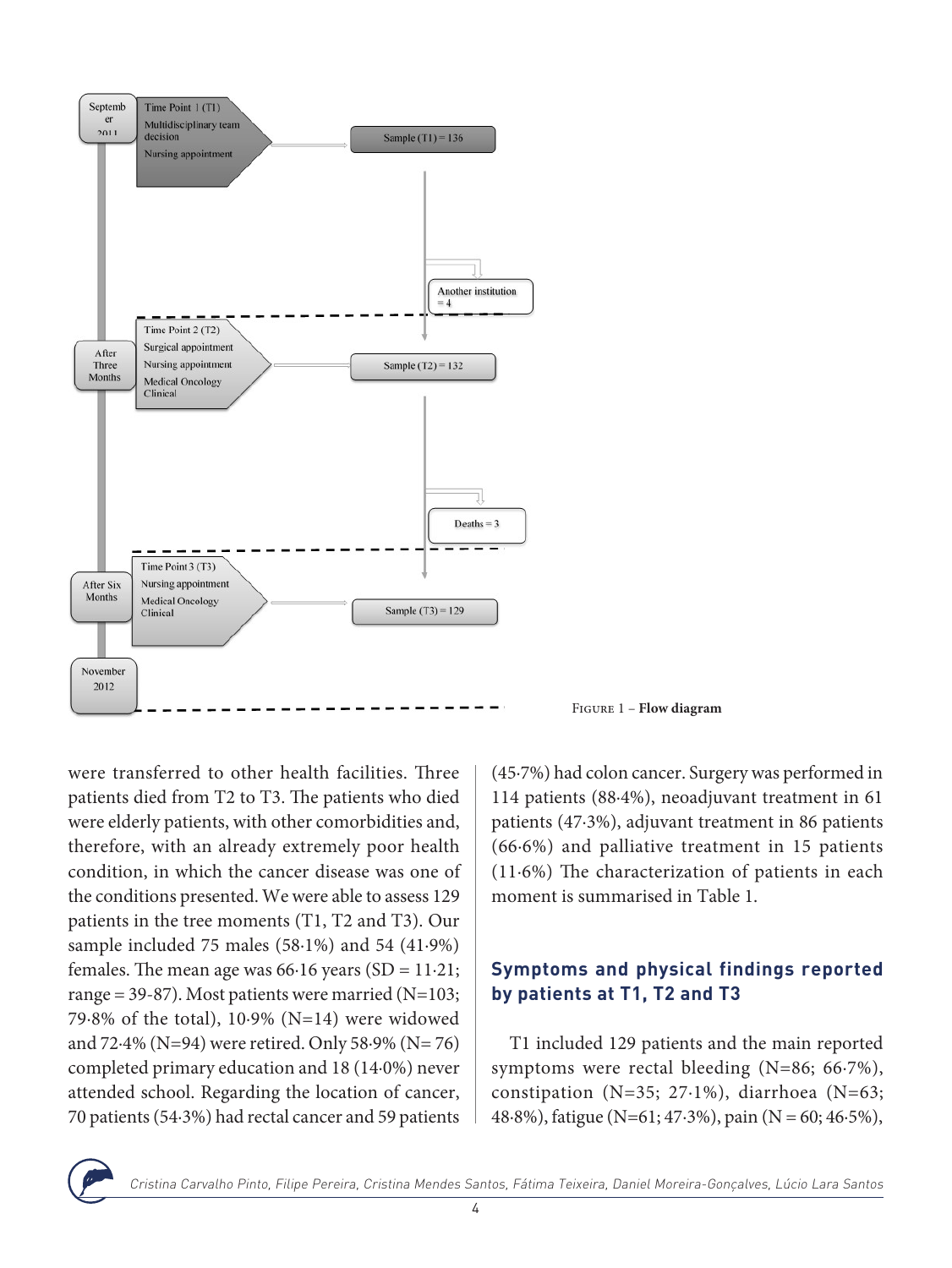| <b>Characteristics</b>                          | N        | %            |
|-------------------------------------------------|----------|--------------|
| Gender                                          |          |              |
| Male                                            | 75       | $58-1$       |
| Female                                          | 54       | 41.9         |
| <b>Marital Status</b>                           |          |              |
| Married                                         | 103      | 79.8         |
| Single                                          | 3        | 2.3          |
| <b>Divorced</b>                                 | 9        | 7.0          |
| Widowed                                         | 14       | 10.9         |
| Age                                             |          |              |
| Mean                                            | 66.12    |              |
| Median                                          | 67.0     |              |
| Mode                                            | 71       |              |
| <b>Standard Deviation</b>                       | 11.2     |              |
| Minimum                                         | 39       |              |
| Maximum                                         | 87       |              |
| <b>Diagnosis</b>                                |          |              |
| Colon Cancer<br>Rectal cancer                   | 59<br>70 | 45.7<br>54.3 |
| <b>Treatment Received</b>                       |          |              |
|                                                 | 29       | 21.7         |
| Surgery alone<br>Surgery +Neoadjuvant Treatment |          |              |
| + Adjuvant Treatment                            | 61       | 47.3         |
| Surgery + Adjuvant Treatment                    | 24       | 19.4         |
| Palliative Chemotherapy                         | 15       | 11.6         |
| <b>ASA Classification</b>                       |          |              |
| ASA I                                           | 52       | 40.3         |
| <b>ASA II</b>                                   | 61       | 47.3         |
| <b>ASA III</b>                                  | 16       | 12.4         |

dizziness (N=60; 46·5%), sleep impairment (N=60; 46·5%) and decreased appetite (N=46; 35·7%) (Table 2).

At T2, the main reported symptoms were fatigue (N = 80; 62·0%), decreased appetite (N=76; 58·9%), taste impairment (N=70; 61·2%), sleep impairment (N=72; 55·8%) and diarrhoea (N=85; 65·9%).

We found significant differences between therapeutic modalities and the signs or symptoms reported (Table 3).

At six months after diagnosis (T3) patients reported more symptoms and especially those undergoing adjuvant chemotherapy. In patients in whom the therapeutic modality was surgery, pain was the most significant reported symptom in T2, that is, still close to the surgical procedure. The age and the presence of comorbidities were not significant variables with respect to different therapeutic modalities. Patients with the highest number of episodes of hospitalization and those most in need of emergency services were those with tiredness, pain, hand-foot syndrome, vomiting, dehydration and dizziness (Table 4).

|                                       | $TI$ (N=129) |               |     | $T2(N=129)$ |             |            |     | T3 (N=129) |             |            |              |      |
|---------------------------------------|--------------|---------------|-----|-------------|-------------|------------|-----|------------|-------------|------------|--------------|------|
| <b>Reported Symptoms</b>              |              | <b>Yes</b>    |     | <b>No</b>   |             | <b>Yes</b> |     | <b>No</b>  |             | <b>Yes</b> | <b>No</b>    |      |
|                                       | n.           | $\frac{9}{6}$ | n.  | $\%$        | $\mathbf n$ | $\%$       | n   | $\%$       | $\mathbf n$ | $\%$       | $\mathsf{n}$ | $\%$ |
| Fatigue                               | 61           | 47.3          | 68  | $52 - 7$    | 80          | 62.0       | 49  | 38.0       | 72          | 55.8       | 57           | 44.2 |
| Decreased appetite                    | 46           | $35 - 7$      | 83  | 64.3        | 76          | 58.9       | 53  | 41.1       | 77          | 59.7       | 52           | 40.3 |
| Taste impairment                      | 32           | 24.8          | 97  | 75.2        | 79          | 61.2       | 50  | 38.8       | 69          | 53.5       | 60           | 46.5 |
| Sleep impairment                      | 60           | 46.5          | 69  | 53.5        | 72          | 55.8       | 57  | 44.2       | 69          | 53.5       | 60           | 46.5 |
| Constipation                          | 35           | $27-1$        | 94  | 72.9        | 17          | 13.2       | 112 | 86.8       | 7           | 5.4        | 122          | 94.6 |
| Rectal bleeding                       | 86           | $66 - 7$      | 43  | 33.3        | 16          | 12.4       | 113 | 87.6       | 4           | 3.1        | 125          | 96.9 |
| Diarrhea                              | 63           | 48.8          | 66  | 51.2        | 85          | 65.9       | 44  | 34.1       | 70          | 54.3       | 59           | 45.7 |
| Pain                                  | 60           | 46.5          | 69  | 53.5        | 54          | 41.9       | 75  | 58.1       | 25          | 19.4       | 104          | 80.6 |
| Nausea                                | 15           | 11.6          | 114 | 88.4        | 51          | 39.5       | 78  | 60.5       | 52          | 40.3       | 77           | 59.7 |
| <b>Dizziness</b>                      | 60           | 46.5          | 69  | 53.5        | 54          | 41.9       | 75  | 58.1       | 25          | 19.4       | 104          | 80.6 |
| Palmar-plantar<br>erysthrodysesthesia | 0            | 0.0           | 129 | 100         | 45          | 34.9       | 84  | 65.1       | 54          | 41.9       | 75           | 58.1 |
| Vomiting                              | $\theta$     | 0.0           | 129 | 100         | 37          | 28.7       | 92  | 71.3       | 28          | 217        | 101          | 78.3 |
| Signs of under nutrition              | 27           | 20.9          | 102 | 79.1        | 29          | 22.5       | 100 | 77.5       | 31          | 98         | 24.0         | 76.0 |

#### Table 2 – **Reported Symptoms at T1, T2 and T3**

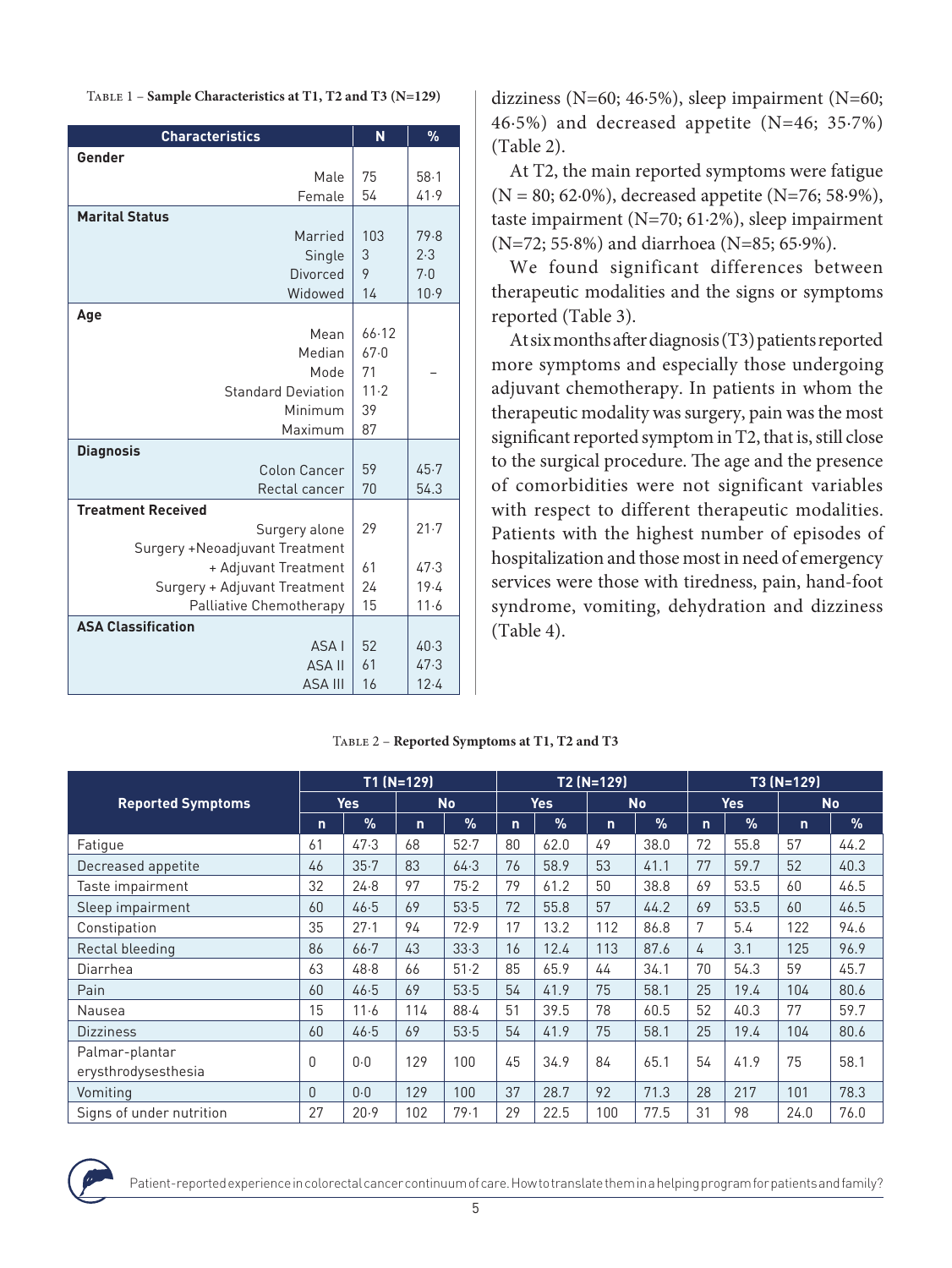#### Table 3 – **Association between treatment and reported symptoms (N=129)**

| <b>TREATMENT</b>                                                              | $T1(N=129)$                                  | $T2(N=129)$                                                                                                                                                                                                                                                          | T3 (N=129)                                                                                                                                                                                                                                                                                                                                               |
|-------------------------------------------------------------------------------|----------------------------------------------|----------------------------------------------------------------------------------------------------------------------------------------------------------------------------------------------------------------------------------------------------------------------|----------------------------------------------------------------------------------------------------------------------------------------------------------------------------------------------------------------------------------------------------------------------------------------------------------------------------------------------------------|
| SURGERY ALONE<br>$[N=29]$                                                     | Constipation<br>Rectal bleeding              | Pain $(p=0,03)*$                                                                                                                                                                                                                                                     | No symptoms                                                                                                                                                                                                                                                                                                                                              |
| SURGERY +NEOADJUVANT<br>TREATMENT OR ADJUVANT<br><b>TREATMENT</b><br>$[N=61]$ | Diarrhoea<br>Rectal bleeding                 | Palmar-plantar<br>erysthrodysesthesia (p=0.009)<br>Impairment of sleep $(p=0.004)^*$<br>Impairment of taste $(p<0.001)^*$<br>Decreased appetite $(p=0.01)^*$<br>Fatigue $(p=0.01)^*$<br>Nausea $(p < 0.01)^*$<br>Diarrhoea $(p=0.03)^*$<br>Constipation $(p=0.02)^*$ | Diarrhoea (p=0.007)*<br>Sleep impairment (p=0.002)*<br>Decreased appetite (p<0.001)<br>Taste Impairment $(p<0.001)^*$<br>Fatigue $(p<0.001)^*$                                                                                                                                                                                                           |
| SURGERY<br>ADJUVANT<br>0R<br><b>TREATMENT</b><br>$(N=24)$                     | Constipation<br>Rectal bleeding              | Palmar-plantar<br>erysthrodysesthesia (p=0.009)*<br>Sleep Impairment (p=0.004)*<br>Taste Impairment $(p<0.001)^*$<br>Decreased appetite $(p=0.01)^*$<br>Fatigue $(p=0.01)^*$<br>Nausea $(p<0.01)^*$<br>Diarrhoea $(p=0.03)^*$<br>Constipation                        | Pain $(p=0.02)^*$<br>Dizziness $(p=0.03)^*$<br>Signs of under nutrition $(p=0.01)^*$<br>Palmar-plantar<br>erysthrodysesthesia $(p<0.001)^*$<br>Sleep Impairment $(p<0.001)^*$<br>Taste Impairment $(p<0.001)^*$<br>Decreased appetite $(p<0.001)^*$<br>Fatigue $(p=0.004)$<br>Nausea $(p < 0.01)^*$<br>Diarrhoea $(p=0.02)^*$<br>Constipation $(p=0.02)$ |
| <b>PALLIATIVE</b><br>$(N=15)$                                                 | Diarrhoea<br>Rectal bleeding<br>Constipation | Fatigue $(p=0.02)^*$<br>Nausea $(p=0.03)^*$<br>Signs of under nutrition<br>$(p=0.003)^*$<br>Vomiting $(p=0.01)^*$                                                                                                                                                    | Pain $(p=0.02)^*$<br>Dehydration signs $(p=0.01)^*$<br>Dizziness $(p=0.02)$<br>Decreased appetite $(p<0.01)^*$<br>Signs of under nutrition<br>$(p=0.003)$ <sup>*</sup><br>Fatigue $(p=0.01)^*$                                                                                                                                                           |

Table 4 – **Association between reported symptoms in the last year and the number of hospitalizations and events in emergency care**

|                                                                      | T2 (N=129)                                                                                                                                                                                                                                                                                      | T3 (N=129)                                                                                                                                  |
|----------------------------------------------------------------------|-------------------------------------------------------------------------------------------------------------------------------------------------------------------------------------------------------------------------------------------------------------------------------------------------|---------------------------------------------------------------------------------------------------------------------------------------------|
| Number of episodes of<br>hospitalization in the<br>last year $> 1$ . | Pain $(x^2 = 7.86; p = 0.001)$<br>Palmar-plantar erysthrodysesthesia ( $x^2$ = 15.96; p = 0.001)<br>Vomiting $[x^2=8.14; p=0.04]$                                                                                                                                                               | Pain $(x^2 = 7.86; p = 0.04)$<br>Dizziness $(x^2 = 7.86; p = 0.04)$<br>Dehydration signs $(x^2 = 8.71; p = 0.03)$                           |
| <b>Events in emergency</b><br>care in the last<br>years > 1          | Palmar-plantar erysthrodysesthesia ( $x^2$ = 15.96; p = 0.001)<br>Pain $\left[x^2=11.54; p=0.02\right]$<br>Fatigue $\left[x^2 = 10.71; p = 0.03\right]$<br>Vomiting $\left(x^2 = 16.50; p = 0.002\right)$<br>Dehydration signs $(x^2 = 12.64; p = 0.01)$<br>Dizziness $(x^2 = 11.54; p = 0.02)$ | Sleep Impairment $(x^2 = 11.64; p = 0.02)$<br>Fatigue $\left(x^2 = 10.48; p = 0.03\right)$<br>Dehydration signs $(x^2 = 22.46; p = 0.0001)$ |



Cristina Carvalho Pinto, Filipe Pereira, Cristina Mendes Santos, Fátima Teixeira, Daniel Moreira-Gonçalves, Lúcio Lara Santos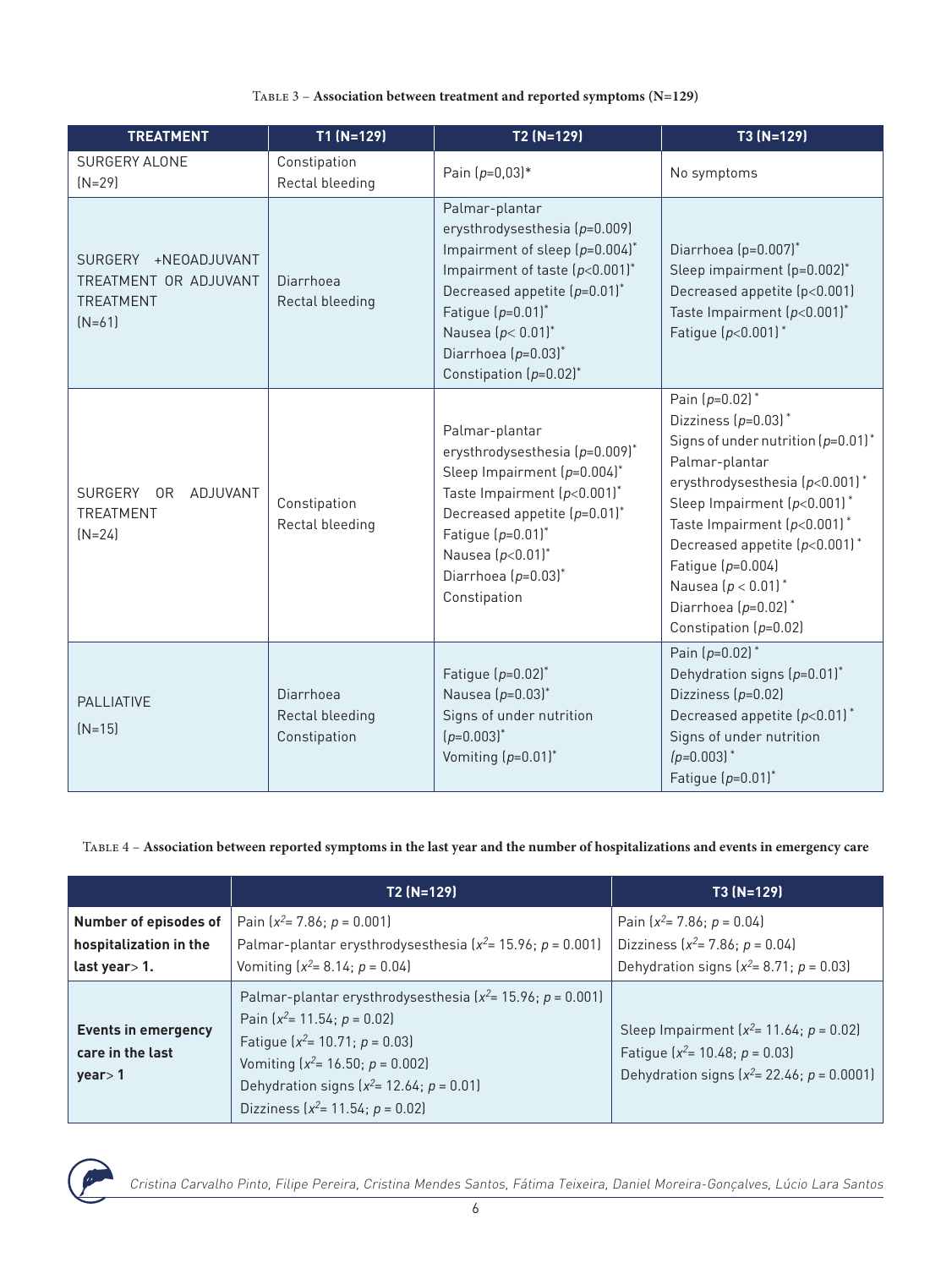|                                                                         |                   | $T1(N=129)$       |                   | $T2(N=129)$       | $T3(N=129)$       |                   |  |
|-------------------------------------------------------------------------|-------------------|-------------------|-------------------|-------------------|-------------------|-------------------|--|
| <b>Treatment</b>                                                        | <b>Dependent</b>  | Independent       | <b>Dependent</b>  | Independent       | <b>Dependent</b>  | Independent       |  |
|                                                                         | <b>In</b>         | In.               | <b>In</b>         | In.               | <b>In</b>         | In.               |  |
|                                                                         | <b>Self-Care</b>  | Self-Care         | Self-Care         | Self-Care         | Self-Care         | Self-Care         |  |
| <b>SURGERY ALONE</b>                                                    | 27.6%             | 72.4%             | 31.0%             | 69.0%             | 31.0%             | 69.0%             |  |
| $[N = 29]$                                                              | $[N=8]$           | $(N=21)$          | $[N=9]$           | $[N=20]$          | $[N=9]$           | $(N=20)$          |  |
| SURGERY +NEOADJUVANT<br>TREATMENT + ADJUVANT<br>TREATMENT<br>$[N = 61]$ | 29.5%<br>$[N=18]$ | 70.5%<br>$[N=43]$ | 47.5%<br>$[N=29]$ | 52.5%<br>$[N=32]$ | 55.7%<br>$(N=34)$ | 44.3%<br>$(N=27)$ |  |
| SURGERY + ADJUVANT<br><b>TREATMENT</b><br>$[N=24]$                      | 12.5%<br>$[N=3]$  | 87.5%<br>$[N=21]$ | 33.3%<br>$(N=8)$  | 66.7%<br>$[N=16]$ | 41.7%<br>$(N=10)$ | 50.3%<br>$[N=14]$ |  |
| <b>PALLIATIVE</b>                                                       | 33.3%             | 60.7%             | 73.3%             | 26.7%             | 66.7%             | 33.3%             |  |
| $[N=15]$                                                                | $[N=5]$           | $(N=10)$          | $[N=11]$          | $[N=4]$           | $(N=10)$          | $[N=5]$           |  |

Table 5 – **Level of patient dependency considering the therapeutic modalities**

# **Impairment in self-care in patients with colorectal cancer during treatment**

We observed that patients were more dependent at T3 than at T2. Patients reported a need for help for self-ostomy (55·5%), self-IADL (31·8%), selfhygiene (24·0%), self-bathing (23·5%), self-dressing and undressing (22·5%) and self-taking medication (31.6%). The level of the dependency according to the treatment was described in Table 5.

Patients treated by surgery alone are mostly independent and maintained the level of dependence over time. The patients with higher dependency level to self-care reported sleep impairment  $(x^2=$ 11.54;  $p = 0.02$ ), pain ( $x^2 = 7.14$ ;  $p = 0.02$ ), fatigue  $(x^2=10.19; p = 0.006)$ , and dizziness  $(x^2=15.08;$  $p = 0.001$ ). Older patients presented lower scores on the overall level of dependence for self-care, i.e. older individuals are more dependent  $(r<sub>s</sub> = -0.45,$  $p < 0.001$ ). These patients were the ones presenting more comorbidities  $(r<sub>s</sub>= 0.70, p < 0.001)$ .

# **DISCUSSION**

According to our study, during the continuum care of colorectal cancer, patients present important changes in bodily processes. The main symptoms observed were nausea and vomiting, stomatitis, palmar- plantar syndrome, fatigue, and diarrhea. Our results are similar to other studies, where the most frequent symptoms were skin changes, changes in sleep patterns, taste impairment, difficulty swallowing and chewing, weight loss, diarrhea, constipation, nausea and vomiting, pain, changes in bowel movements due to the presence of a colostomy.5,7,8,11,15-19 The EORTC quality of life questionnaire (QLQ 30) is an integrated system for assessing the health related quality of life (QoL) of cancer patients combined with the EORTC QLQ-CR29 quality of life questionnaire for colorectal cancer allows to know the health situation of these patients with this pathology through patient reported data.<sup>20</sup> Assessing the appointment of these instruments during the continuum of care allows us to know the evolution of the patient's health and to identify its degradation early.<sup>21</sup> Our study suggests that assessments during T1, T2 and T3 and their comparison are crucial. Thus, it is essential to invite patients to join the quality of life assessment program, doing so, as in our institution, through a digital platform accessible to the patient and whose data are recorded in their clinical process.<sup>21</sup>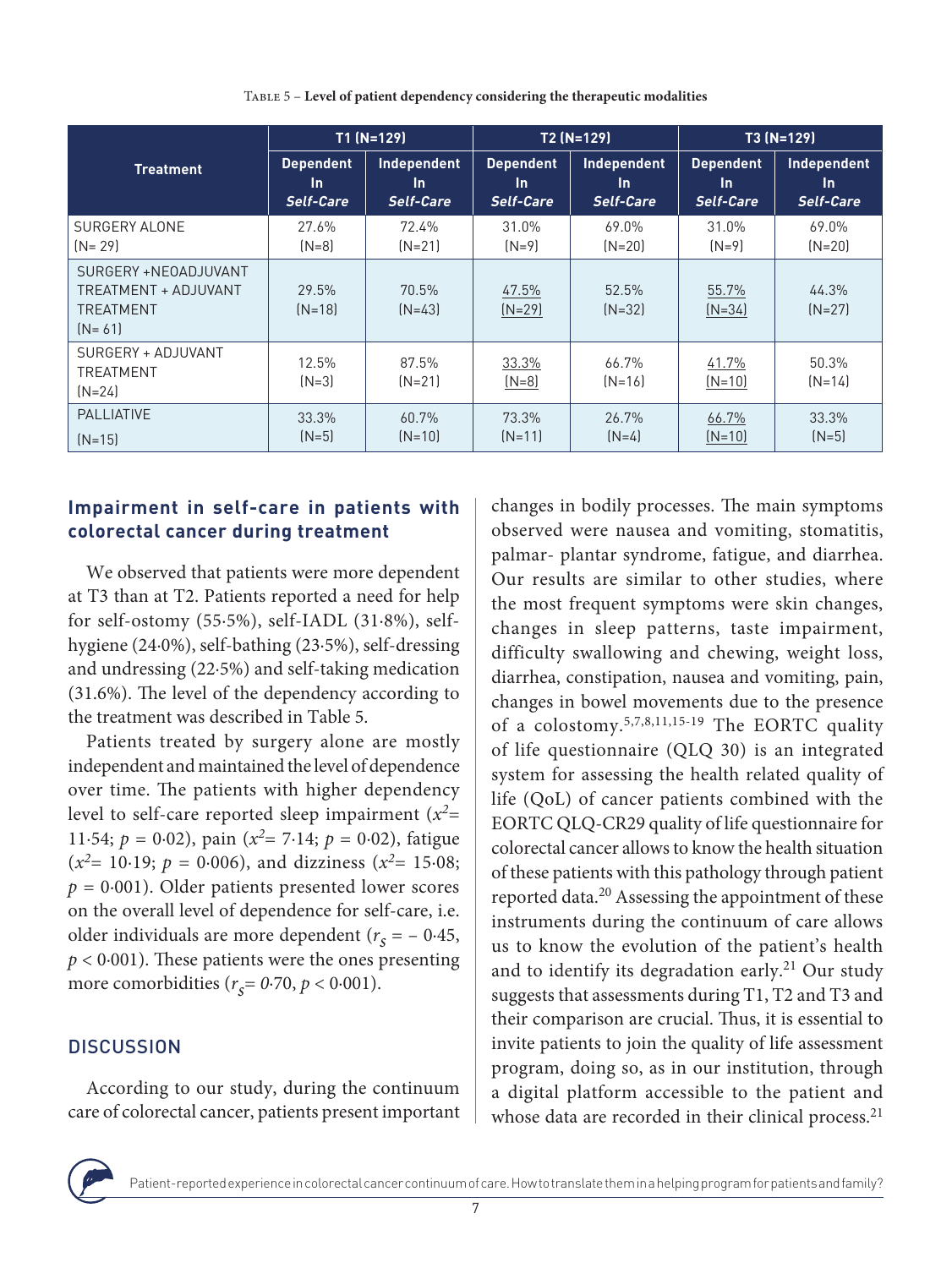The level of fragility in cancer patients is considered a major determinant of poor health outcomes.22 Different health outcomes are associated with the level of fragility<sup>23</sup> including comorbidities, functional dependence, hospitalization, and health care associated complications and cancer specific risks (intolerance to chemotherapy, disease progression or relapse). According to Carneiro and colleagues<sup>23</sup>, one in two elderly patients show signs of vulnerability or fragility. These authors argue that a routine assessment of vulnerability risk and comprehensive geriatric assessment would be paramount in providing high quality cancer care in aging populations $23$ . This assessment was shown to predict prognosis over time in the health condition of those patients. In our study, the most vulnerable patients were the oldest and most co-morbid and those undergoing adjuvant chemotherapy. The older ones presented higher levels of dependence for self-care and especially those who reported tiredness, pain, sleep impairment, dizziness, and signs of dehydration. Patients undergoing adjuvant chemotherapy report more signs and symptoms after six months. Along the therapeutic course, patients with colorectal cancer who deserve special attention from health professionals are referred to above. The knowledge of the frailties of patients with colorectal cancer during the continuum care is a key-factor in the decision-making process.

The changes in health condition that we observed were fatigue, decreased appetite, sleep impairment, taste impairment and diarrhoea. The level of dependency rose from T2 to T3 phases (namely during adjuvant and palliative chemotherapy). These conditions need an assessment of self-care, another key factor of the program, which includes self-ostomy, IADL, self – taking medication, selfdressing, self-bathing, and self-hygiene.

This gradual deterioration advises us to empower patients and their caregivers before these difficulties emerge (acting preventively instead of reacting). Therefore, a consistent person-focused intervention protocol, namely a colorectal cancer education personalized program, must be developed with each patient and his family (a patient navigation program). This program in our experience must be centralized in the nursing team (patient navigation nursing team) of the unit that follows the patient (figure 2). This team should promote and facilitate communication with the patient and family by establishing a contact schedule. Patients responses (QLQ questionnaire included) should be immediately captured on mobile devices that will fed into a tailored mobile health (mHealth) study management system (an app's mobile interface simple to use could be a solution). $24$  The responses and activity of this nursing team shall aim at teaching patients how to get better health outcomes.25

In our opinion, the ideal timing for program implementation would be during the transition from T1 to T2 or T2 to T3. The main activities of this education program should include: informing patients and caregivers about key aspects of the colorectal continuum care; motivate them to participate in prehabilitation programs (before



Figure 2 – **Patient-navigation program to help patients and families**

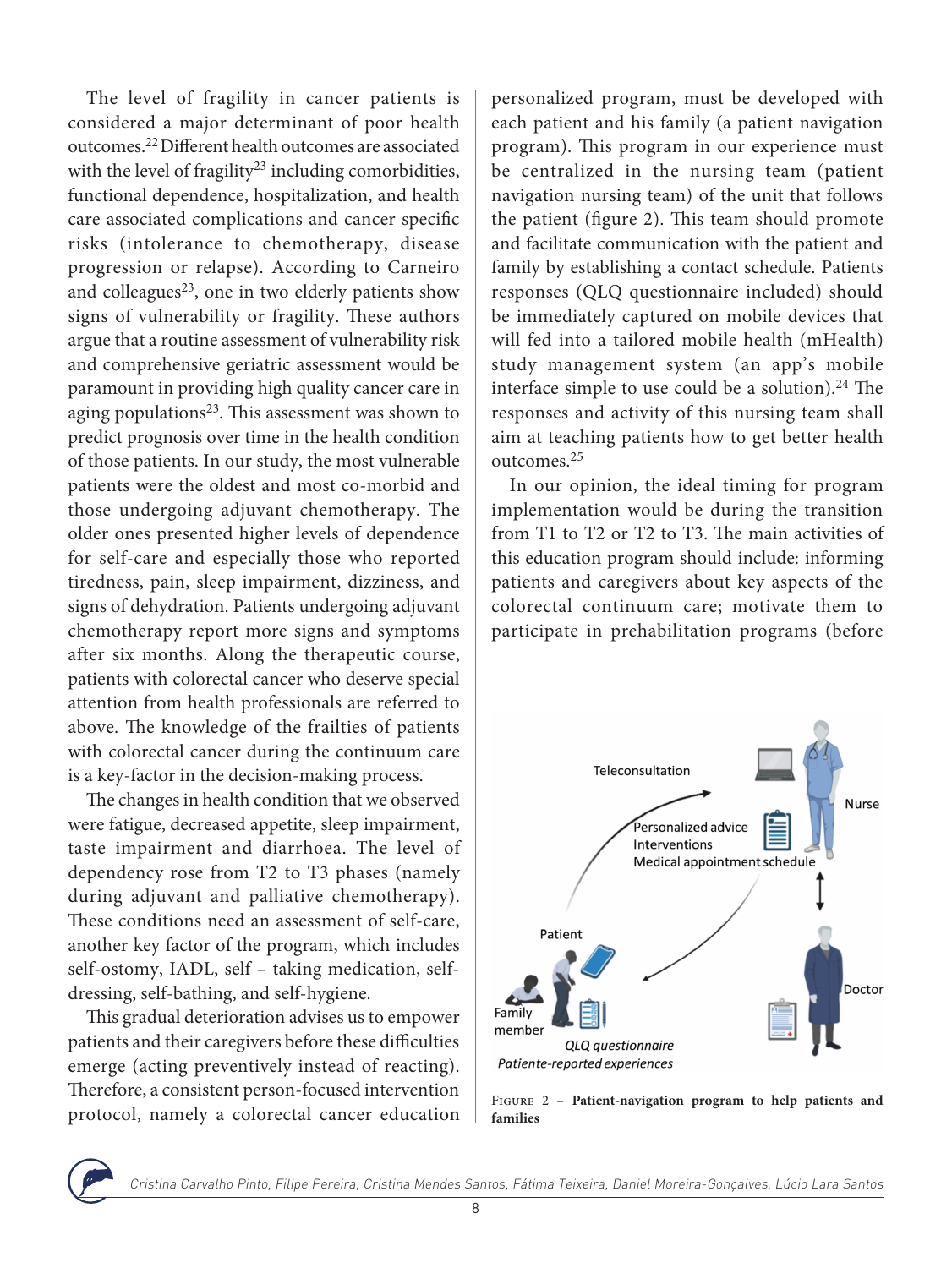surgery); to fill in the quality of life models, and use the teleHealth resources that are made available, alerting for the most frequent signs and symptoms and their meaning; teaching ways to overcome the difficulties that will arise and connect patients to a Patient Navigation team so that they can overcome the barriers they find. All providers at colorectal cancer continuum care must be committed, to implement this program.

# **CONCLUSIONS**

Patients with colorectal cancer in the treatment continuum presented a set of signs and symptoms and decreased capacity for self-care. These changes in the health status of these patients make them more vulnerable and fragile. Thus, we propose the creation of an follow-up program that aims to accompany patients during the colorectal continuum care, promoting their autonomy and proactivity throughout this course based on Patientreported experiences. With this program, health professionals can provide patients or their families with the knowledge and skills that allow them to be autonomous, proactive and act safely in relation to management of the disease and therapy side-effects and complications.

# **Conflicts Of Interest**

No conflict of interest

# **Authors' Contributions**

CCP and LLS were responsible for the primary conception and design of the article with input from co-authors. Initial drafts of the article were prepared by CCP, LLS, FP, CMS, FT, and DMG. Additions, modifications, and revisions critical for the important intellectual content of the article were performed by CCP, DMG, CMS and LLS. All authors approval the final version to be published.

# **Acknowledgments**

Group of Experimental and Therapeutic Pathology, Department of Surgical Oncology and GI cancer Unit of the Portuguese Oncology Institute of Porto FG, EPE (IPO-Porto) for the possibility of assessing a large series of colorectal cancer patients.

#### REFERENCES

- 1. Ferlay J, Colombet M, Soerjomataram I, Mathers C, Parkin DM, Pineros M, et al. Estimating the global cancer incidence and mortality in 2018: GLOBOCAN sources and methods. Int J Cancer. 2019;144(8):1941-53.
- 2. Castro C, Antunes L, Lunet N, Bento MJ. Cancer incidence predictions in the North of Portugal: keeping population-based cancer registration up to date. European journal of cancer prevention : the official journal of the European Cancer Prevention Organisation (ECP). 2016;25(5):472-80.
- 3. Portugal Gd. Portugal Doenças Oncológicas em Número. In: Análise DdSdIe, editor. Porugal 2013. In: DGS, editor. Portugal2013.
- 4. Roquette R, Painho M, Nunes B. Geographical patterns of the incidence and mortality of colorectal cancer in mainland Portugal municipalities (2007-2011). BMC Cancer. 2019;19(1):512.
- 5. Barsevick A. Defining the Symptom Cluster: How Far Have We Come? Seminars in Oncology Nursing. 2016;32(4):334-50.
- 6. Drott J. Neurotoxic side effects and impact on daily life in patients with colorectal cancer with adjuvant oxaliplatin-based chemotherapy [Doctoral thesis, comprehensive summary]. Linköping: Linköping University Electronic Press; 2018.
- 7. Grimmett C, Haviland J, Winter J, Calman L, Din A, Richardson A, et al. Colorectal cancer patient's self-efficacy for managing illness-related problems in the first 2 years after diagnosis, results from the ColoREctal Well-being (CREW) study. J Cancer Surviv. 2017;11(5):634-42.